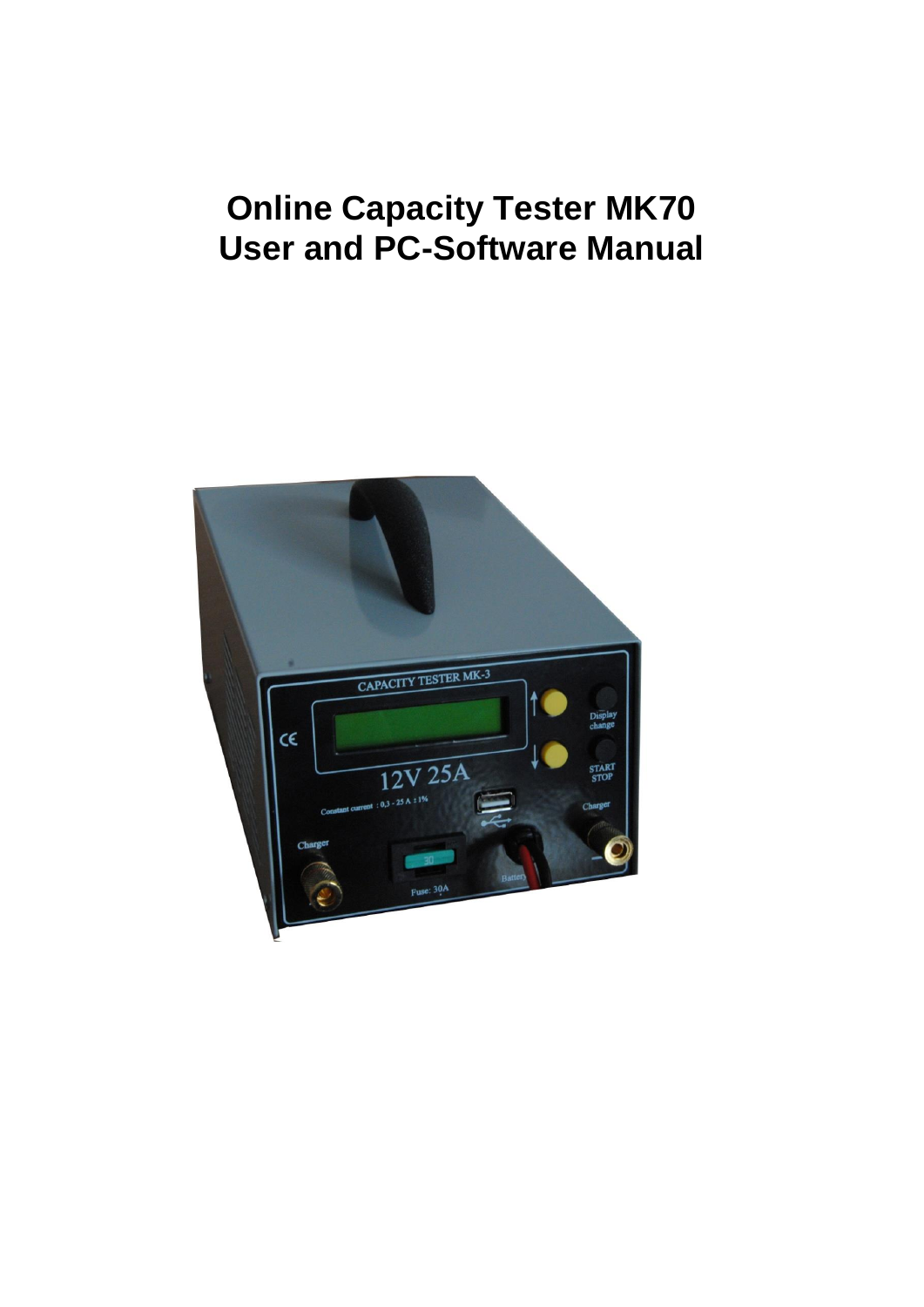#### **Introduction:**

With this processor controlled capacity tester you can measure the the C20 capacity of the 12V battery. The discharge current will be set automatically. For batteries below 25Ah C20 capacity it will be the C1 rate (e.g. for 18Ah battery it will be 18A). For batteries above 25Ah C20 capacity the discharge current will always be 25A. The cut off voltage (The voltage limit where you want to stop the discharge) is set to 1,6V / cell. The tester calculates the C20 capacity referring to the Peukert values of the battery.

As a further option you can also make a single cycle test of the battery. You can set the charging in hours. In the menu of the tester you decide if you start with a charge or discharge cycle. Starting with a charge cycle, the battery will be charged until the programmed charging time is over. The battery then will be discharged with the related C20 discharge current until 1,6V / cell. Finally the battery will be charged again. If you start with a discharge cycle the battery will also be charged after discharge.

If you set the charging time to "0 hours", the battery will only be discharged.

The test results are saved to the USB stick connected to the tester.

The standard delivery includes the battery tester MK70 and a USB stick with software CD and the user manual.

24V Charge test connection is also included.

## **Control buttons**



Display change: Press button to change the next menue



**START STOP:** Will run the menu command



Up - Button:



Will be used in a menu to change value.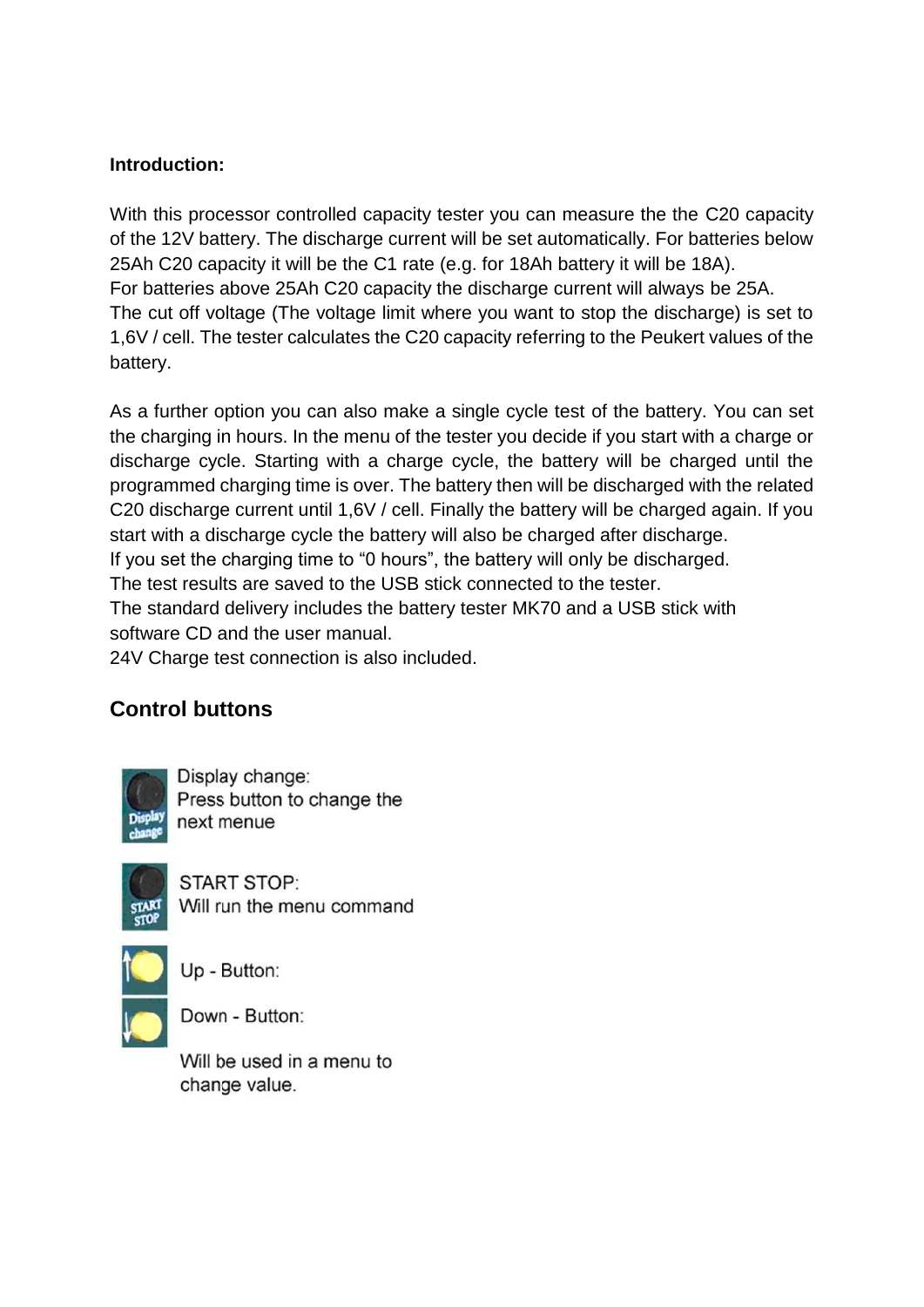## **Start up procedure**

## **Software installation**

Start the installation file.

## **Connecting the tester to the battery**

Use the red crocodile lead to connect to the positive terminal of the battery and the black to connect to the negative terminal. After connecting the tester to the battery you can see the software version and the serial number of the tester for a few seconds. After that, you will be able to see the voltage of the battery connected on the display.

## **Menu System:**

The main menu consists of 8 screens. You can change between the screens with the Display Change button.

#### **1. Voltage screen**

This shows the voltage of the battery that you have connected.

#### **2. Battery a/h capacity screen**

This screen allows you to set the C20 a/h capacity of your battery. You do this by pressing the yellow the Up/Down button. If the C20 a/h capacity of the battery is not defined on the labelling of your battery please ask your battery dealer for the correct value.

#### **3. Discharge**

The battery you wish to test needs to be fully charged before you start the test. Press Start/Stop button if you want to start the discharge test. Remember to set the correct a/h capacity of the battery in screen 2 before starting the discharge test.

#### **4. Charging time**

If you wish to start a test with a charger attached you will need to select a charge time. You can change the charging time between 1-16 hours using the yellow Up/Down button. **ATTENTION: Please make sure that this is set to 00 if you are just using the Discharge option to test one battery.**

#### **5. Charging**

This option has three stages; it will charge the battery, discharge the battery and then charge the battery again. You will need to set the correct a/h capacity of the battery in screen 2 and then set a charge time in screen 4. Attach a 12 volt charger to the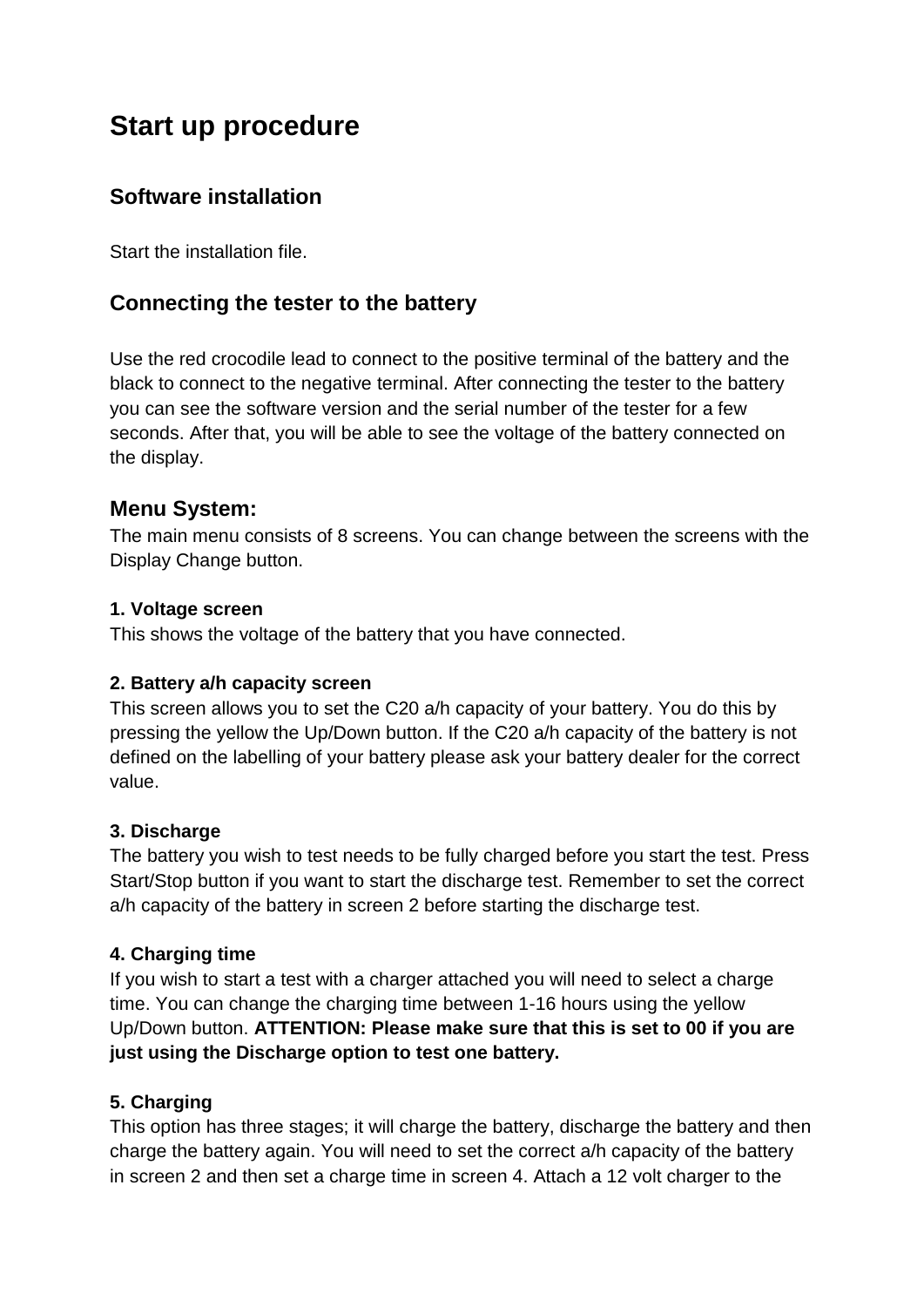positive and negative charger plugs on the front of the tester. Press Start/Stop to start the test. Remember to turn the charger on after you have pressed start.

### **6. 24V Charger test**

This option will allow you to watch/record the charging curve of a 24 volt charger and charge two 12 volt batteries. You can then see the amps and volts that the charger produces over a set charge time. You need to connect a 24 volt charger to the positive and negative charger plugs on the front of the tester and also connect two batteries. To connect two batteries to the tester you need to connect the red positive crocodile clip to the positive of one battery and the black negative crocodile clip to the negative of the other battery. You then need to link the spare positive terminal of one battery and spare negative terminal of the other with the link cable included in your MK tester box. Press Start/Stop to start the test, remember to make sure that you set a charge time in menu screen 4 and turn your charger on after you press start.

## **7. Pendrive (USB stick) suspend**

This function must be used before remove the USB stick from the tester. If the Pendrive is not suspended, it may happen that the measured date will be lost.

## **8. Read Test Results**

The MK tester will store your last three test results. Press Start/Stop and you can view each of the three results. You will be able to see the a/h capacity of the tested battery, % Pass or Fail of the battery and how many minutes the test ran for. Press the Display Change button to cycle through the three results. Test one is the last test that you completed. To exit this menu press Start/Stop.

## **During the test:**

During the test you can see the following on the tester screen:

Elapsed time: This is the time since the beginning of the actual process (charging or discharging)

Voltage: The voltage of the battery (during discharging), or the actual charging voltage (during charging)

% capacity of your battery you will see the calculated C20 capacity.

When the battery test is finished, the tester will show the as a test result the indication "Pass" or "Fail". Battery <60% will be indicated as "Fail"

#### **You can stop the discharge or charge any time if you press the start/stop button.**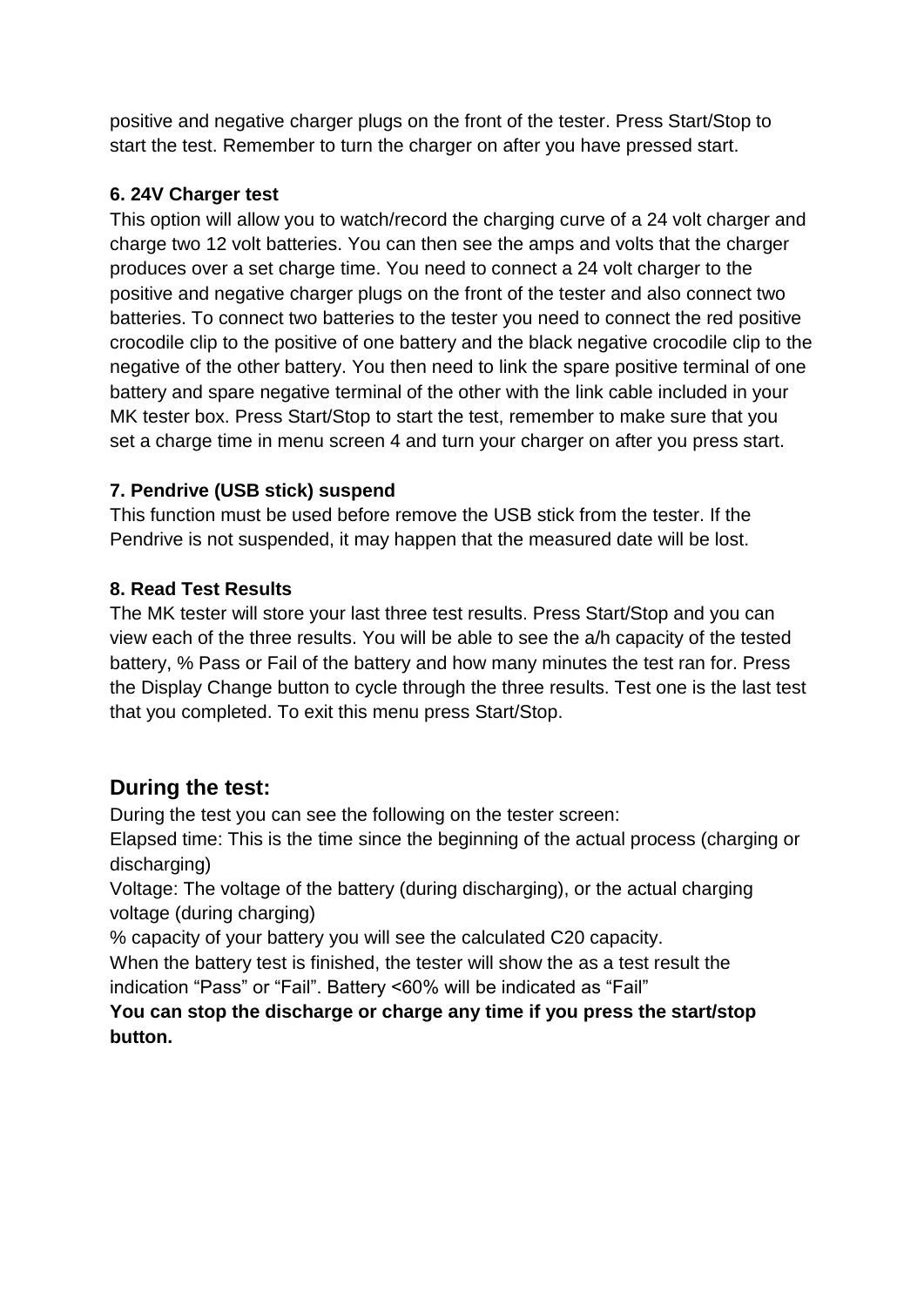#### **Technical Data:**

| Measured Voltage Range | $6V - 18V$             |
|------------------------|------------------------|
| Max. Input Voltage     | 16 <sub>V</sub>        |
| Min Input Voltage      | 6 V                    |
| Discharging current    | $0,3 - 25$ A           |
| $(0,1 - A)$            |                        |
| Current accuracy       | $\pm$ 2 % $\pm$ 0,05 A |
| Voltage accuracy       | 2%                     |
| Cut off voltage        | $6 - 15$ V             |
| Charging time          | $1 h - 99 h$           |
| Max Number of cycles   | 1                      |
| <b>Dimensions</b>      | 200 x 140 x 90 mm      |
| Weight                 | $1,5$ kg               |
|                        |                        |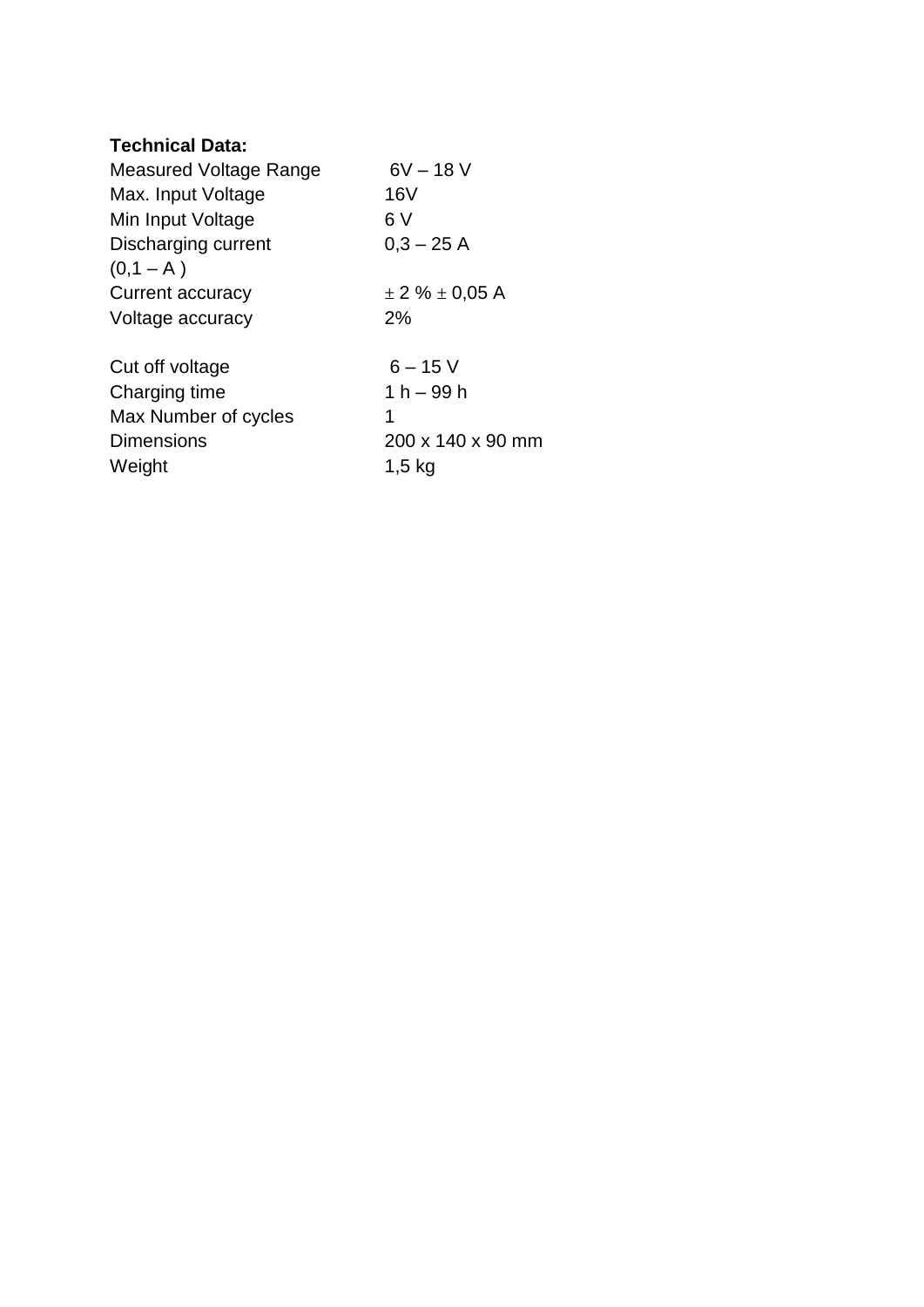## **PC-Software instruction:**

With this software you can download the measured data of the Capacity tester, draw and print charging / discharging curves or test documentation. The device reads the measurement data through USB port (or USB port in case of MK-2 testers)

*Minimum hardware requirements* Pentium I processor, 32 MByte RAM 2 MByte free capacity on the hard drive VGA adapter, 800x600 resolution with 256 colour. *Recommended hardware requirement:* Pentium II processor, 64 MByte RAM SVGA graphics adapter,1024x768 Pentium II processor, 64 MByte RAM SVGA adapter,1024x768 resolution 32K color depth *Operation system::* Windows 9x / ME / 2000 / XP / WINDOWS 7 / WINDOWS 8

#### **FILE MENU**

| Open -                 | Open the data file (*.AKK)                                                                                                                                                                                              |
|------------------------|-------------------------------------------------------------------------------------------------------------------------------------------------------------------------------------------------------------------------|
| Save                   | Save file to directory                                                                                                                                                                                                  |
| <b>Export to Excel</b> | To create a Microsoft Excel .xls file.                                                                                                                                                                                  |
| Test report            | Creates a complete test report, with discharge curve.                                                                                                                                                                   |
| Settings               | To change the language or graph colors                                                                                                                                                                                  |
| Correction             | To set the current and voltage correction values                                                                                                                                                                        |
|                        | Set the correction values. The software re-calculates all the values (I,<br>U) according to the selected correction. <b>Voltage:</b> It multiplies ALL<br>voltage values with the multiplier, or adds the offset value. |
|                        | <b>Current:</b> It multiplies ALL current values with the multiplier, or adds the<br>offset value.                                                                                                                      |
| Rename                 | Renames the data file.                                                                                                                                                                                                  |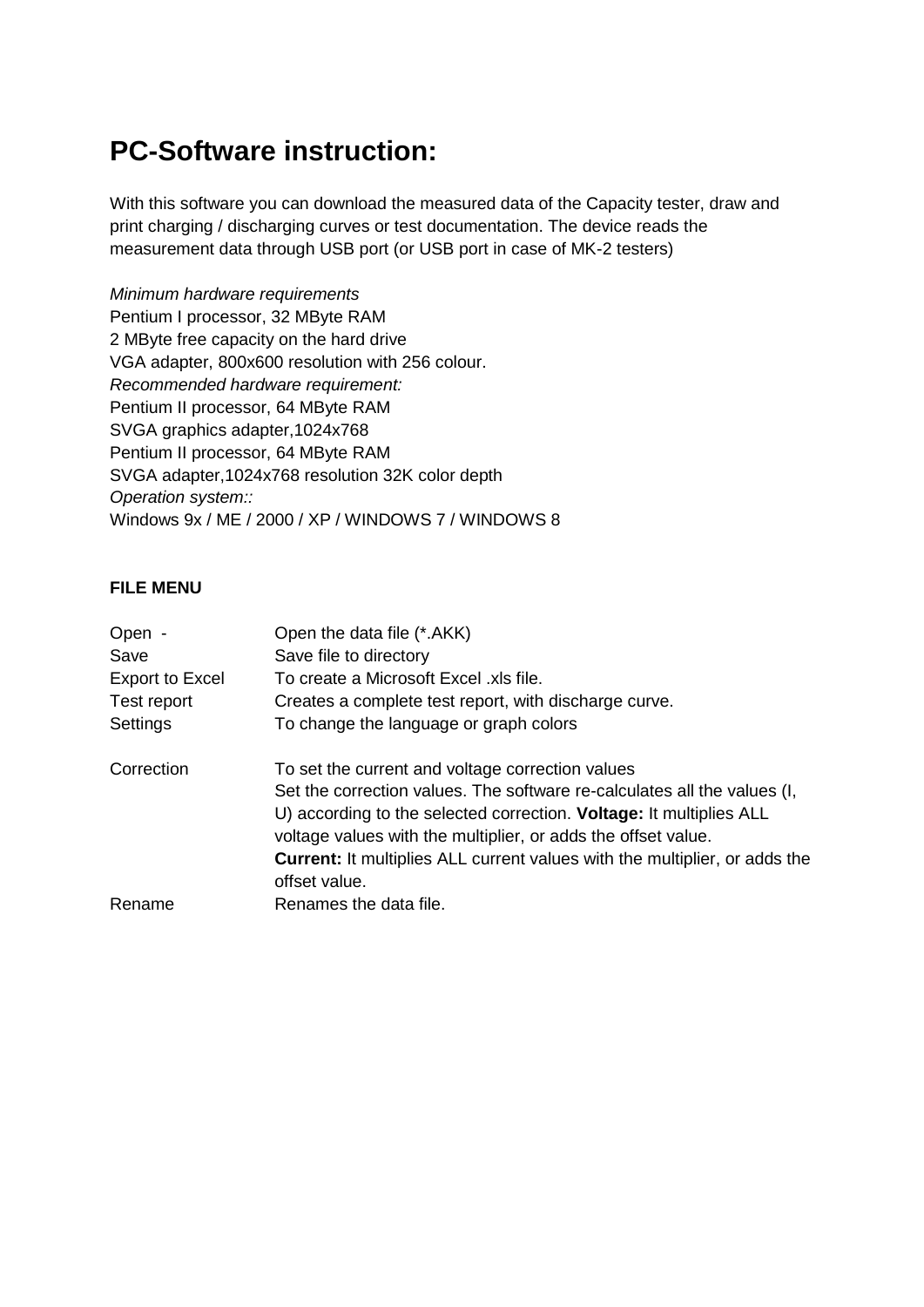#### **Measurement file**

After opening a data file (\*.AKK) there are several possibilities.



- 1. Returns to the original graph size.
- 2. Zoom tool Zooms any part of the graph

Zooming is also possible by altering the minimal and maximal values on the X or Y axes



3 Marker tool With this tool you can see the measured time/voltage/current values of any point of the measurement.



- 4. Cut tool To cut any part of the graph
- 5. Info To see the measurement information
- 6. Graph settings